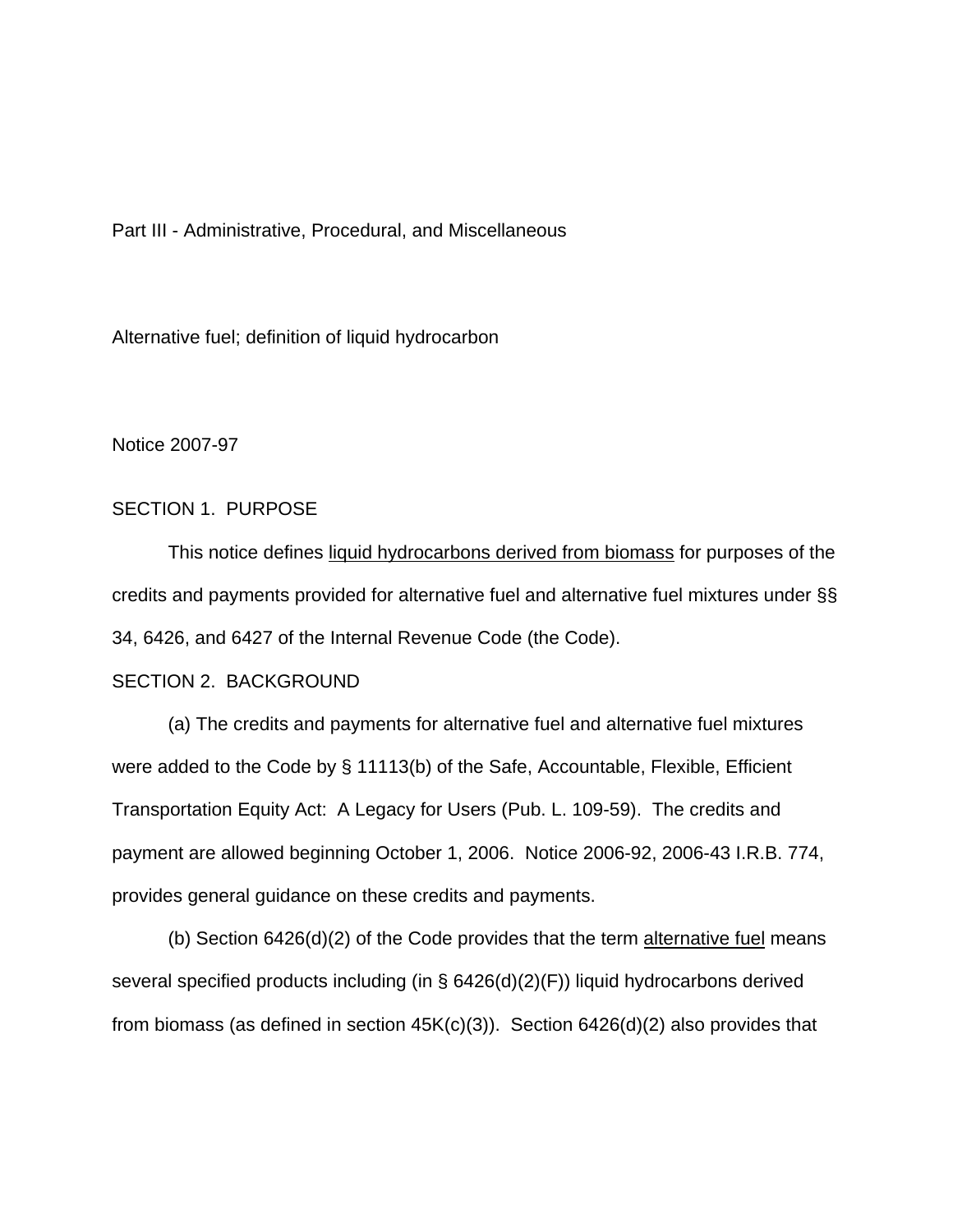the term alternative fuel does not include ethanol, methanol, or biodiesel. Biodiesel is defined in section 40A(d)(1). Ethanol and methanol are included in the definition of alcohol in section 40(d)(1).

 (c) Although the term hydrocarbon is not defined in the Code, the term is commonly defined as an organic compound containing only hydrogen and carbon. Treasury and the IRS have received numerous inquiries asking whether, for purposes of § 6426(d)(2)(F), the term liquid hydrocarbons derived from biomass can include liquids that contain oxygen, as well as hydrogen and carbon. Examples of liquids containing hydrogen, carbon, and oxygen include fish oil, liquids derived from other rendered fats, biodiesel, and alcohols such as ethanol and methanol.

 (d) The fact that Congress specifically excluded ethanol, methanol, and biodiesel (all of which contain oxygen) from the definition of liquid hydrocarbons derived from biomass indicates that, for purposes of section 6426(d)(2)(F), hydrocarbons include substances that contain oxygen.

 (e) The Senate Finance Committee has approved a technical correction that would clarify that any liquid fuel derived from biomass qualifies as an alternative fuel. The technical correction would also clarify that any fuel qualifying for an alcohol, biodiesel, or renewable diesel credit or payment does not qualify for the alternative fuel credit or payment.

#### SECTION 3. DEFINITION

(a) Except as provided in paragraph (b) of this section, liquid hydrocarbons derived from biomass are chemical compounds that are liquid when eligibility for the

2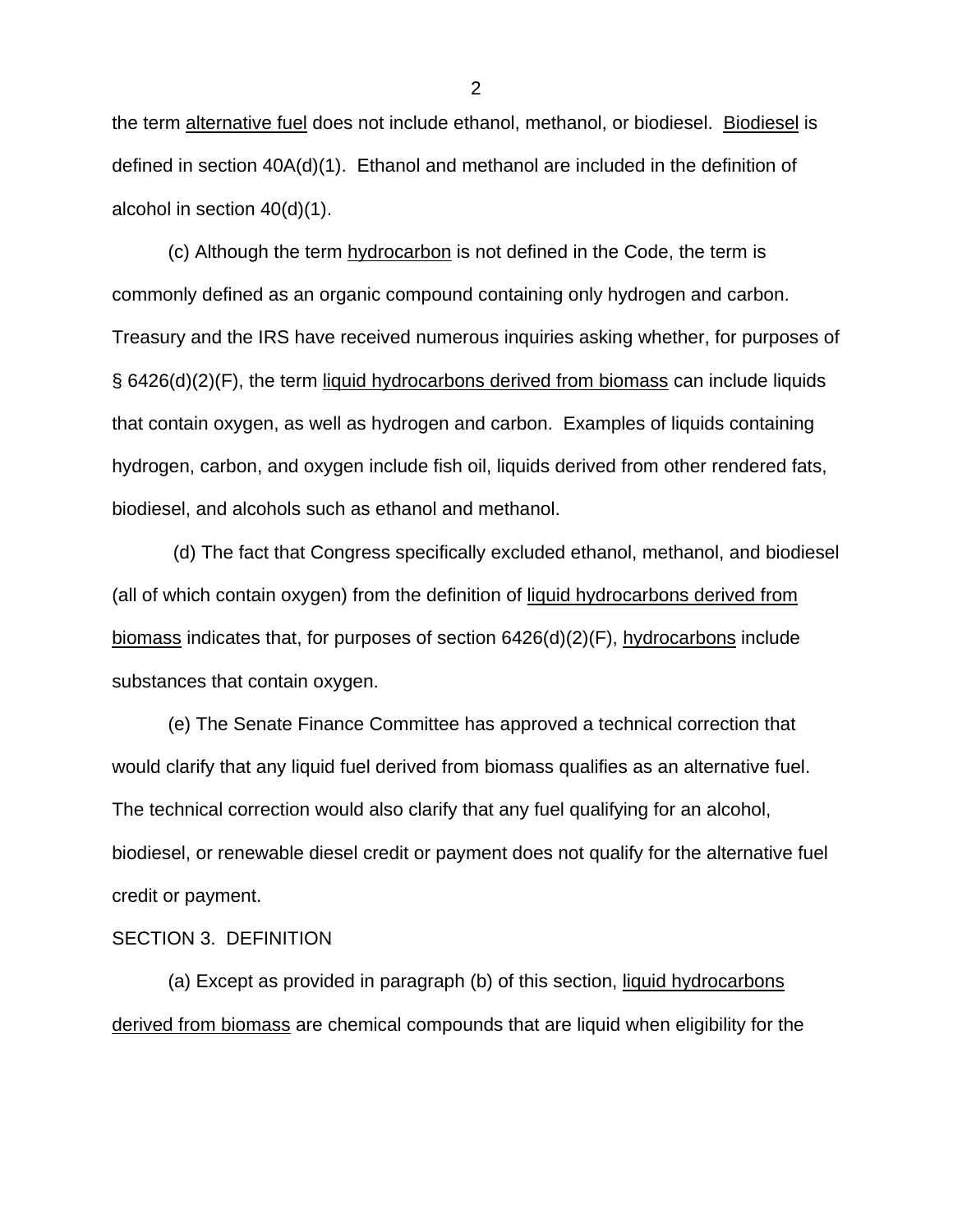credit or payment is determined and are derived from any organic material, including oceanic and terrestrial crops and crop residues, and organic waste products that have a market value. For this purpose--

(1) Eligibility for the credit or payment for alternative fuel mixtures is determined when the alternative fuel mixture is produced; and

(2) Eligibility for the credit or payment for alternative fuel is determined when--

(i) Tax is imposed on the fuel by  $\S$  4041(a)(2); or

(ii) Tax would be imposed on the fuel but for the exemptions provided by § 4041 (b), (f), (g), or (h).

(b) Liquid hydrocarbons derived from biomass do not include--

(1) Ethanol, methanol, or biodiesel; or

(2) Oil, natural gas, coal (including lignite) or any product of oil, natural gas, or coal.

## SECTION 4. EFFECT OF EXPECTED TECHNICAL CORRECTION

 Under current law, ethanol and methanol are excluded from the definition of alternative fuels qualifying for the alternative fuel credit or payment. The technical correction approved by the Senate Finance Committee would provide, in addition, that no other alcohol fuel is eligible for an alternative fuel credit or payment. If this technical correction is enacted it will be retroactive to October 1, 2006. Accordingly, if the technical correction is enacted and a taxpayer was allowed an alternative fuel credit or payment with respect to any alcohol fuel before the date of enactment, the taxpayer will be required to repay the amount of such credit or payment with interest.